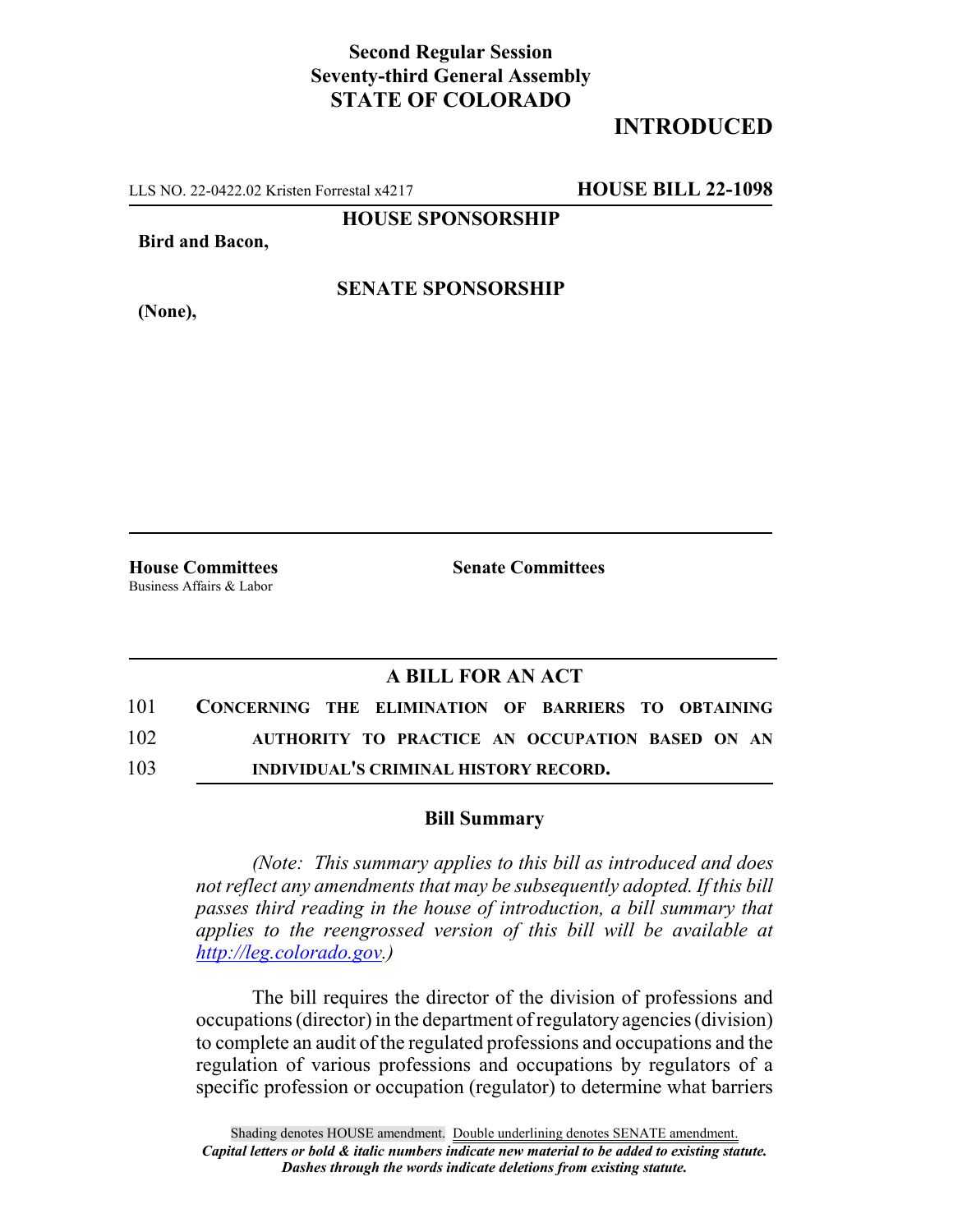exist for licensing, certification, and registration of individuals with criminal history records and report the findings to the general assembly.

The bill limits the authority of a regulator to deny a license, certification, or registration based on an applicant's criminal history record to circumstances when the regulator determines that the applicant's criminal history record jeopardizes the applicant's ability to competently, safely, and honestly practice the regulated profession or occupation as authorized under the applicable practice act or issuance of the credential would not serve public safety or commercial or consumer protection interests. A regulator is required to specify the reasons for any denial based on a criminal history record.

The bill allows a regulator to grant a conditional license, certification, or registration to an applicant if the regulator determines that the applicant will have appropriate oversight provided by the applicant's employer.

Upon request of an individual with a criminal history record, the bill requires a regulator to issue a pre-determination letter to the individual advising the individual if the criminal history may prevent the individual from receiving a license, certification, or registration to practice an occupation or profession. A regulator may charge a reasonable fee for the pre-determination letter.

The director is required to compile de-identified information regarding the reasons why a license, certification, or registration was denied and make this information available to the public on the division's website.

The bill requires state and local agencies responsible for issuing occupational or professional credentials (occupational agency), before making a final determination that an applicant's criminal conviction disqualifies the applicant from receiving a license, certification, permit, or registration, to provide a written notice to the applicant specifying the reason for the disqualification and the right of the applicant to submit additional evidence for the occupational agency to consider before making a final determination. A final determination to disqualify an applicant based on a criminal conviction must be issued in writing and include notice of the applicant's right to appeal the determination and the earliest date on which the applicant may reapply.

2 **SECTION 1.** In Colorado Revised Statutes, **add** 12-20-205 as

3 follows:

4 **12-20-205. Director - audit of practice acts - barriers to**

<sup>1</sup> *Be it enacted by the General Assembly of the State of Colorado:*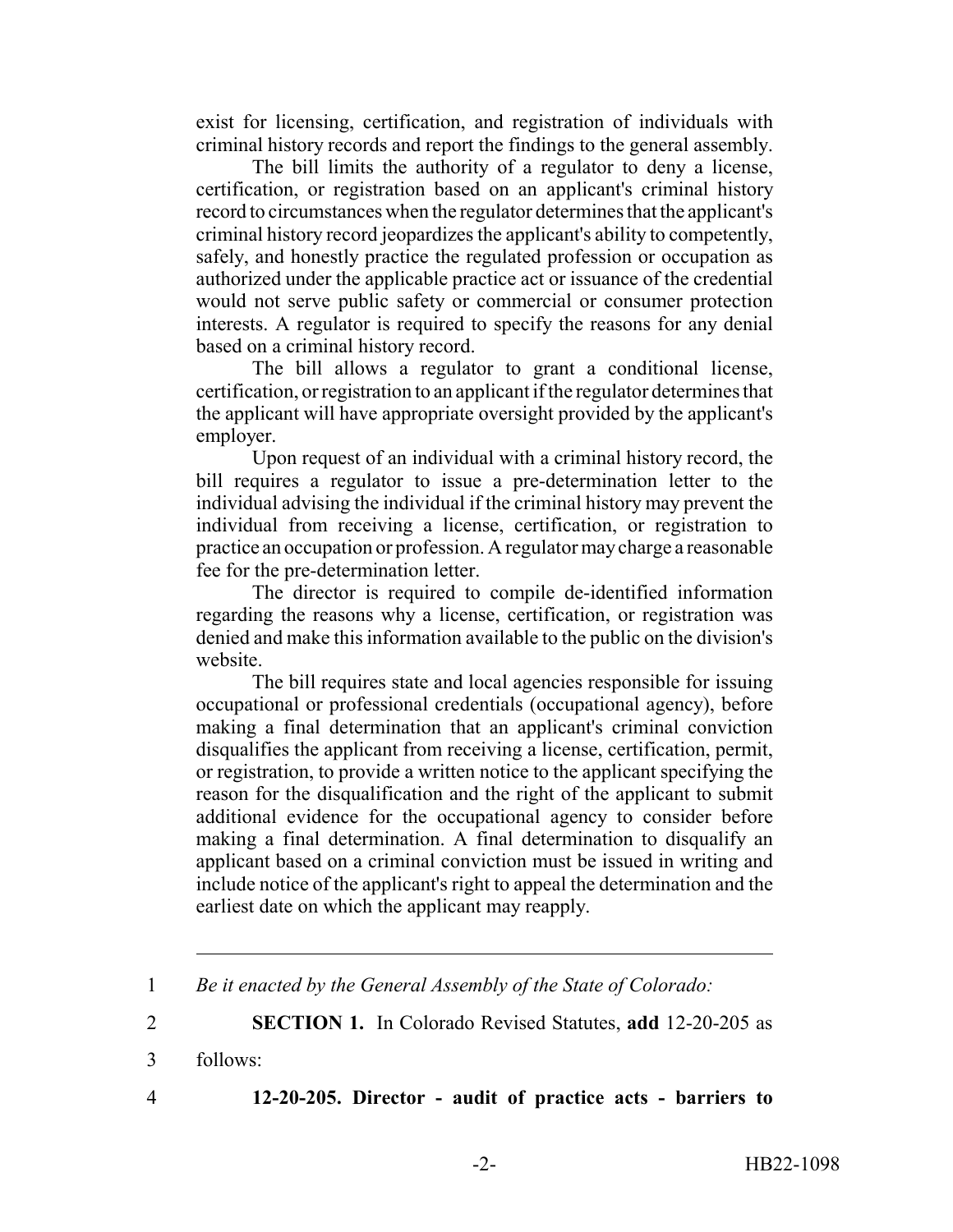**practice - criminal history records - report - denial of license, certification, registration - pre-determination based on criminal history.** (1) ON OR BEFORE FEBRUARY 1, 2023, THE DIRECTOR SHALL COMPLETE AN AUDIT OF THE PRACTICE ACTS IN THIS TITLE 12 AND THE REGULATION OF VARIOUS PROFESSIONS AND OCCUPATIONS BY REGULATORS PURSUANT TO THIS TITLE 12 TO DETERMINE WHETHER A BARRIER TO PROFESSIONAL LICENSING, CERTIFICATION, OR REGISTRATION EXISTS DUE TO AN APPLICANT'S CRIMINAL HISTORY RECORD. THE DIRECTOR SHALL REPORT THE FINDINGS TO THE SENATE BUSINESS, LABOR, AND TECHNOLOGY COMMITTEE AND THE HOUSE OF REPRESENTATIVES BUSINESS AFFAIRS AND LABOR COMMITTEE, OR THEIR SUCCESSOR COMMITTEES. THE REPORT SHALL INCLUDE:

 (a) THE BARRIERS THAT EXIST TO LICENSING, CERTIFICATION, OR REGISTRATION DUE TO A CRIMINAL HISTORY RECORD;

 (b) LEGISLATIVE RECOMMENDATIONS REGARDING WHETHER ANY BARRIERS SHOULD BE REMOVED OR CHANGED PURSUANT TO A BILL OF THE GENERAL ASSEMBLY; AND

 (c) THE NUMBER OF LICENSES, CERTIFICATIONS, OR REGISTRATIONS THAT WERE DENIED IN THE PRIOR CALENDAR YEAR DUE TO A CRIMINAL 20 HISTORY RECORD AND THE SPECIFIC REASONS FOR EACH DENIAL.

 (2) (a) A REGULATOR MAY ONLY DENY A LICENSE, CERTIFICATION, OR REGISTRATION BASED ON AN APPLICANT'S CRIMINAL HISTORY RECORD 23 IF THE REGULATOR DETERMINES THAT:

 (I) THE APPLICANT'S CRIMINAL HISTORY RECORD JEOPARDIZES THE APPLICANT'S ABILITY TO COMPETENTLY, SAFELY, AND HONESTLY PRACTICE THE REGULATED PROFESSION OR OCCUPATION AS AUTHORIZED UNDER THE APPLICABLE PRACTICE ACT; OR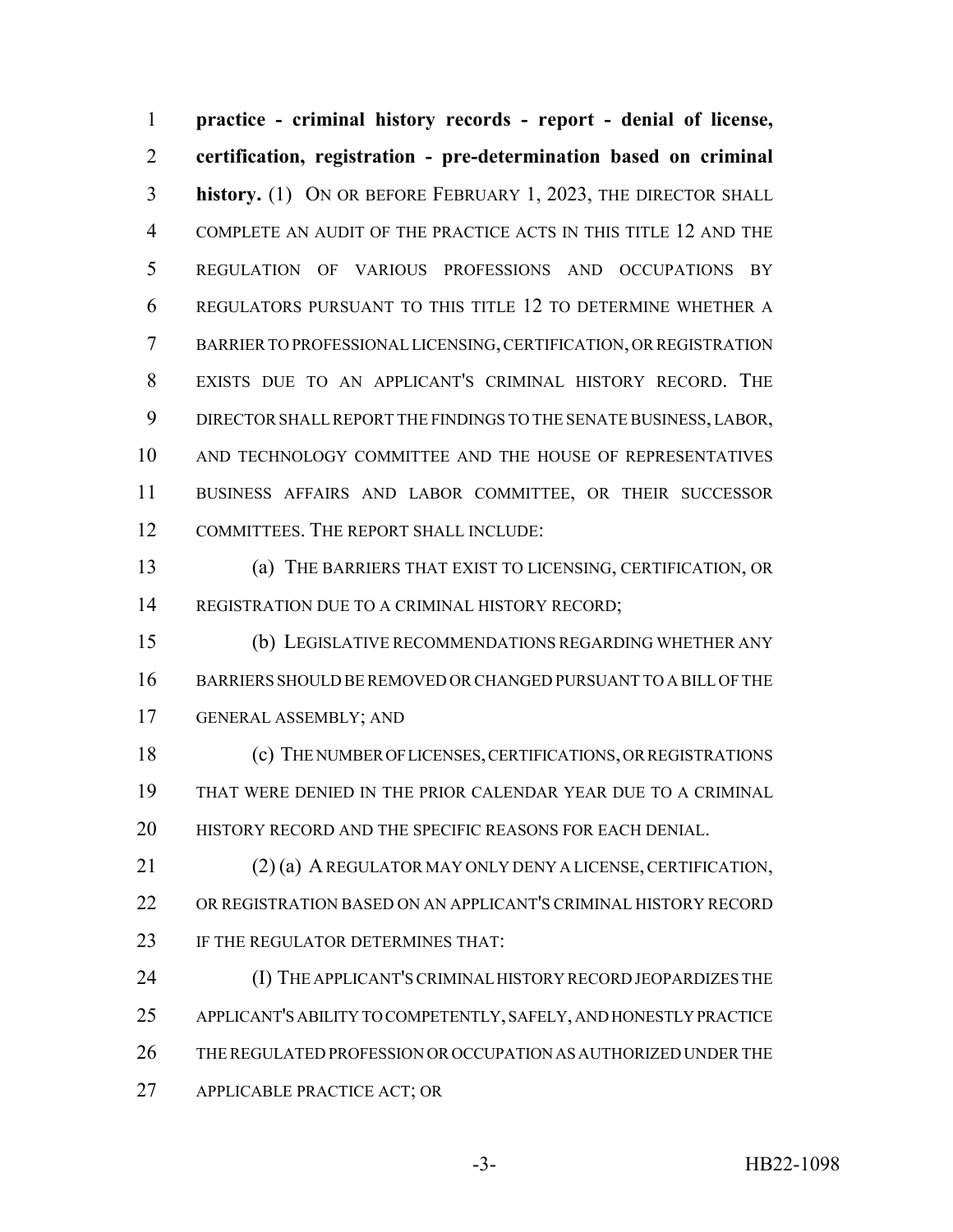(II) DUE TO THE APPLICANT'S CRIMINAL HISTORY RECORD, THE ISSUANCE OF THE CREDENTIAL WOULD NOT SERVE PUBLIC SAFETY OR COMMERCIAL OR CONSUMER PROTECTION INTERESTS.

 (b) IF THE REGULATOR DENIES A LICENSE, CERTIFICATION, OR REGISTRATION BASED ON THE APPLICANT'S CRIMINAL HISTORY RECORD, THE REGULATOR SHALL DOCUMENT THE RATIONALE FOR THE DENIAL AND RECOMMENDATIONS, IF ANY, THAT THE REGULATOR HAS FOR THE APPLICANT TO CHANGE THE OUTCOME OF THE APPLICATION AND SUBMIT THE RATIONALE IN WRITING TO THE APPLICANT.

 (c) A REGULATOR MAY GRANT A CONDITIONAL LICENSE, CERTIFICATION, OR REGISTRATION TO AN APPLICANT WITH A CRIMINAL HISTORY RECORD IF THE APPLICANT WILL HAVE APPROPRIATE OVERSIGHT PROVIDED BY THE APPLICANT'S EMPLOYER, AS DETERMINED BY THE REGULATOR.

 (3) UPON REQUEST OF AN INDIVIDUAL WHO HAS A CRIMINAL HISTORY RECORD, A REGULATOR SHALL PROVIDE THE INDIVIDUAL WITH A PRE-DETERMINATION LETTER THAT ADVISES THE INDIVIDUAL AS TO WHETHER THE INDIVIDUAL WOULD QUALIFY FOR LICENSURE, CERTIFICATION, OR REGISTRATION BASED UPON THE INDIVIDUAL'S CRIMINAL HISTORY RECORD IF THE INDIVIDUAL WILL BE ABLE TO MEET ALL OTHER REQUIREMENTS FOR LICENSURE, CERTIFICATION, OR REGISTRATION 22 AT THE TIME OF THE INDIVIDUAL'S APPLICATION. THE ASSESSMENT SHALL INCLUDE WHAT BARRIERS EXIST, IF ANY, AND IF THERE IS ANY ACTION THE 24 INDIVIDUAL MAY TAKE TO REMOVE THE BARRIERS. EACH REGULATOR MAY CHARGE A REASONABLE FEE AS DETERMINED BY THE APPLICABLE REGULATOR FOR THE COSTS OF MAKING A DETERMINATION.

(4) THE DIRECTOR SHALL COMPILE DE-IDENTIFIED INFORMATION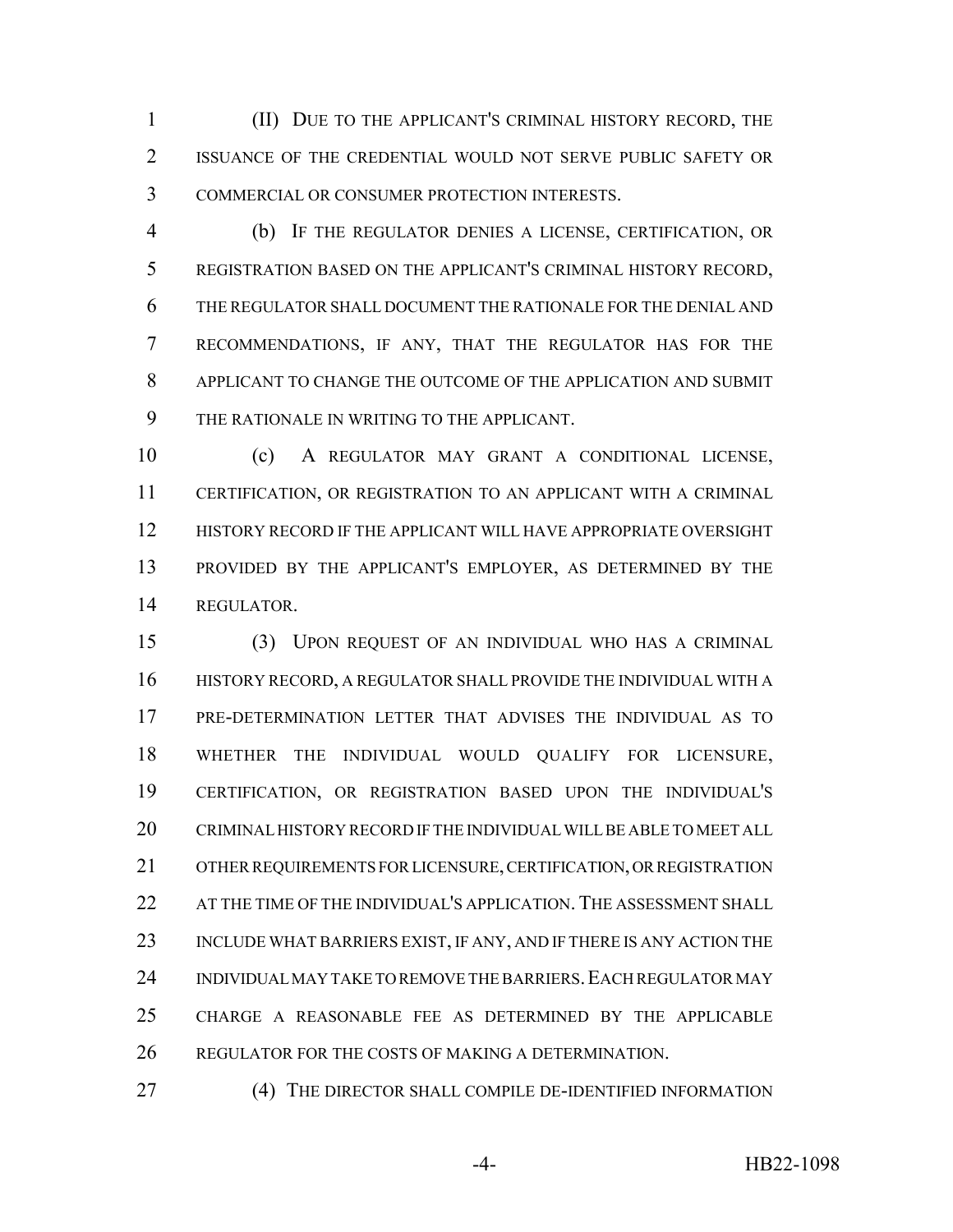REGARDING THE REASONS WHY A LICENSE, CERTIFICATION, OR REGISTRATION WAS DENIED, IF THE REASON WAS DUE TO THE APPLICANT'S CRIMINAL HISTORY RECORD, AND MAKE THIS INFORMATION AVAILABLE TO THE PUBLIC ON THE DIVISION'S WEBSITE.

 **SECTION 2.** In Colorado Revised Statutes, 24-5-101, **add** (7), (8), and (9) as follows:

 **24-5-101. Effect of criminal conviction on employment rights - fee - determination.** (7) BEFORE A STATE OR LOCAL AGENCY MAKES A FINAL DETERMINATION THAT A CRIMINAL CONVICTION DISQUALIFIES AN APPLICANT FROM RECEIVING A LICENSE, CERTIFICATION, PERMIT, OR REGISTRATION, THE AGENCY SHALL PROVIDE THE APPLICANT WITH WRITTEN NOTICE THAT DESCRIBES:

 (a) THE SPECIFIC CONVICTION THAT IS THE BASIS FOR THE DISQUALIFICATION;

 (b) THE REASONS THE CONVICTION WAS DETERMINED TO BE DISQUALIFYING, INCLUDING FINDINGS FOR EACH OF THE FACTORS IN 17 SUBSECTION (4) OF THIS SECTION THAT THE AGENCY DEEMED RELEVANT 18 TO THE DETERMINATION; AND

 (c) THE RIGHT TO SUBMIT ADDITIONAL EVIDENCE RELEVANT TO 20 EACH OF THE FACTORS LISTED IN SUBSECTION (4) OF THIS SECTION WITHIN THIRTY DAYS, WHICH A STATE OR LOCAL AGENCY SHALL CONSIDER BEFORE 22 ISSUING A FINAL DETERMINATION.

 (8) A STATE OR LOCAL AGENCY THAT MAKES A FINAL DETERMINATION THAT A CRIMINAL CONVICTION WILL PREVENT AN APPLICANT FROM RECEIVING A LICENSE, CERTIFICATION, PERMIT, OR REGISTRATION SHALL ISSUE THE DETERMINATION IN WRITING AND SHALL INCLUDE NOTICE OF THE RIGHT TO APPEAL THE DETERMINATION AND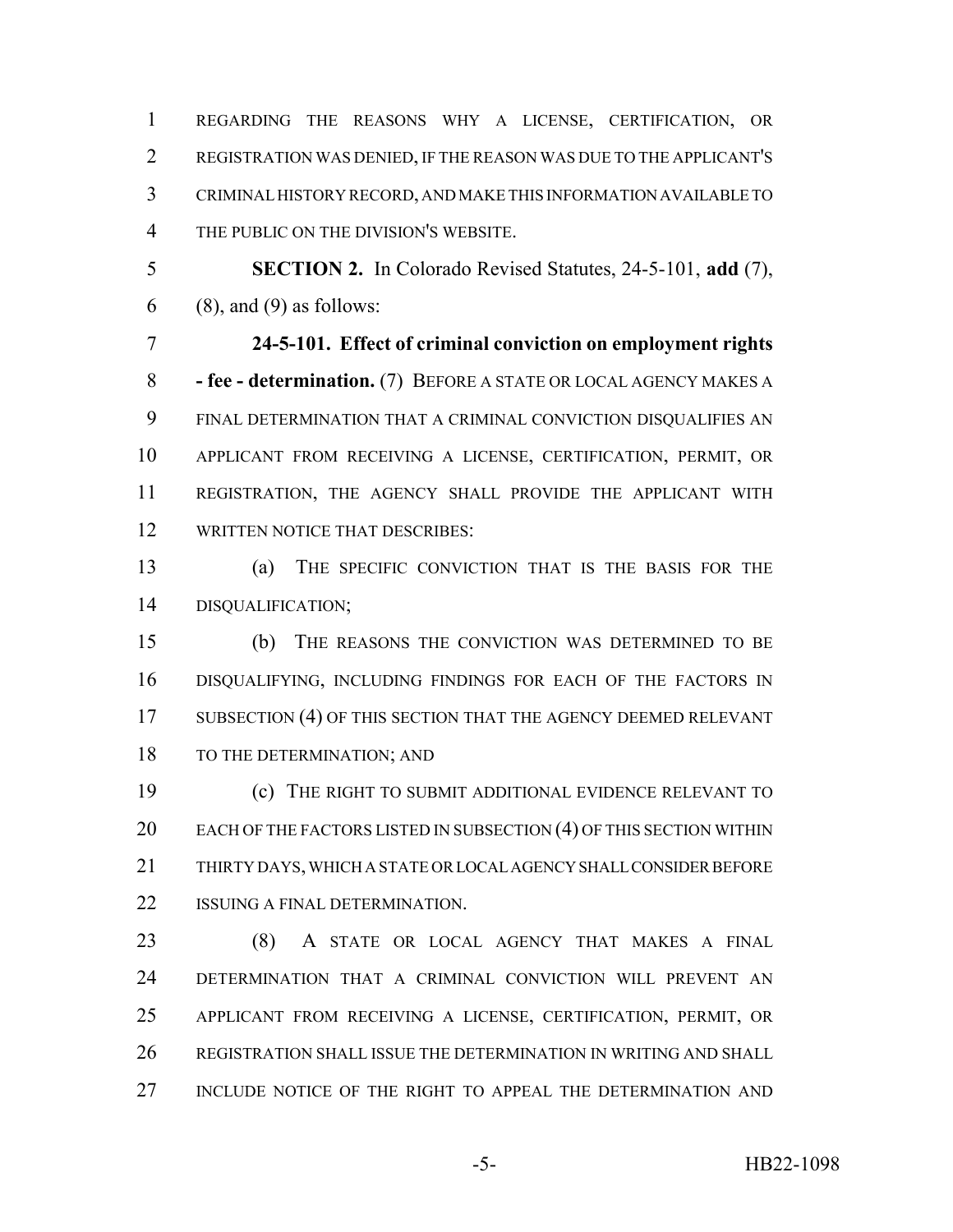NOTICE OF THE EARLIEST DATE THE APPLICANT MAY REAPPLY FOR THE CREDENTIAL.

 (9) IF A STATE OR LOCAL AGENCY IS REQUIRED TO MAKE A FINDING THAT AN APPLICANT FOR A LICENSE, CERTIFICATION, PERMIT, OR REGISTRATION IS A PERSON OF GOOD MORAL CHARACTER AS A CONDITION TO THE ISSUANCE OF A LICENSE OR TO EVALUATE THE IMPACT OF AN APPLICANT'S CRIMINAL RECORD, A PERSON CONVICTED OF A CRIME MAY, AT ANY TIME, PETITION THE STATE OR LOCAL AGENCY FOR A DETERMINATION AS TO WHETHER ONE OR MORE CRIMINAL CONVICTIONS WILL DISQUALIFY THE PERSON FROM RECEIVING A LICENSE, CERTIFICATION, PERMIT, OR REGISTRATION. THE AGENCY MAY CHARGE A REASONABLE FEE NOT TO EXCEED FIFTY DOLLARS FOR THE COSTS OF MAKING A DETERMINATION. A DETERMINATION MADE PURSUANT TO THIS 14 SUBSECTION (9) IS BINDING UPON THE AGENCY UNLESS, AFTER A FULL APPLICATION FOR A CREDENTIAL IS SUBMITTED, THE APPLICANT IS SUBSEQUENTLY CONVICTED OF A CRIME, HAS PENDING CRIMINAL CHARGES, OR HAS PREVIOUSLY UNDISCLOSED CRIMINAL CONVICTIONS.

 **SECTION 3.** In Colorado Revised Statutes, 24-34-104, **amend** 19  $(6)(b)(IX)$  as follows:

 **24-34-104. General assembly review of regulatory agencies and functions for repeal, continuation, or reestablishment - legislative declaration - repeal.** (6) (b) In the hearings, the determination as to whether an agency has demonstrated a public need for the continued existence of the agency or function and for the degree of regulation it practices is based on the following factors, among others:

 (IX) Whether the agency through its licensing, or certification, OR REGISTRATION process imposes any sanctions or disqualifications on